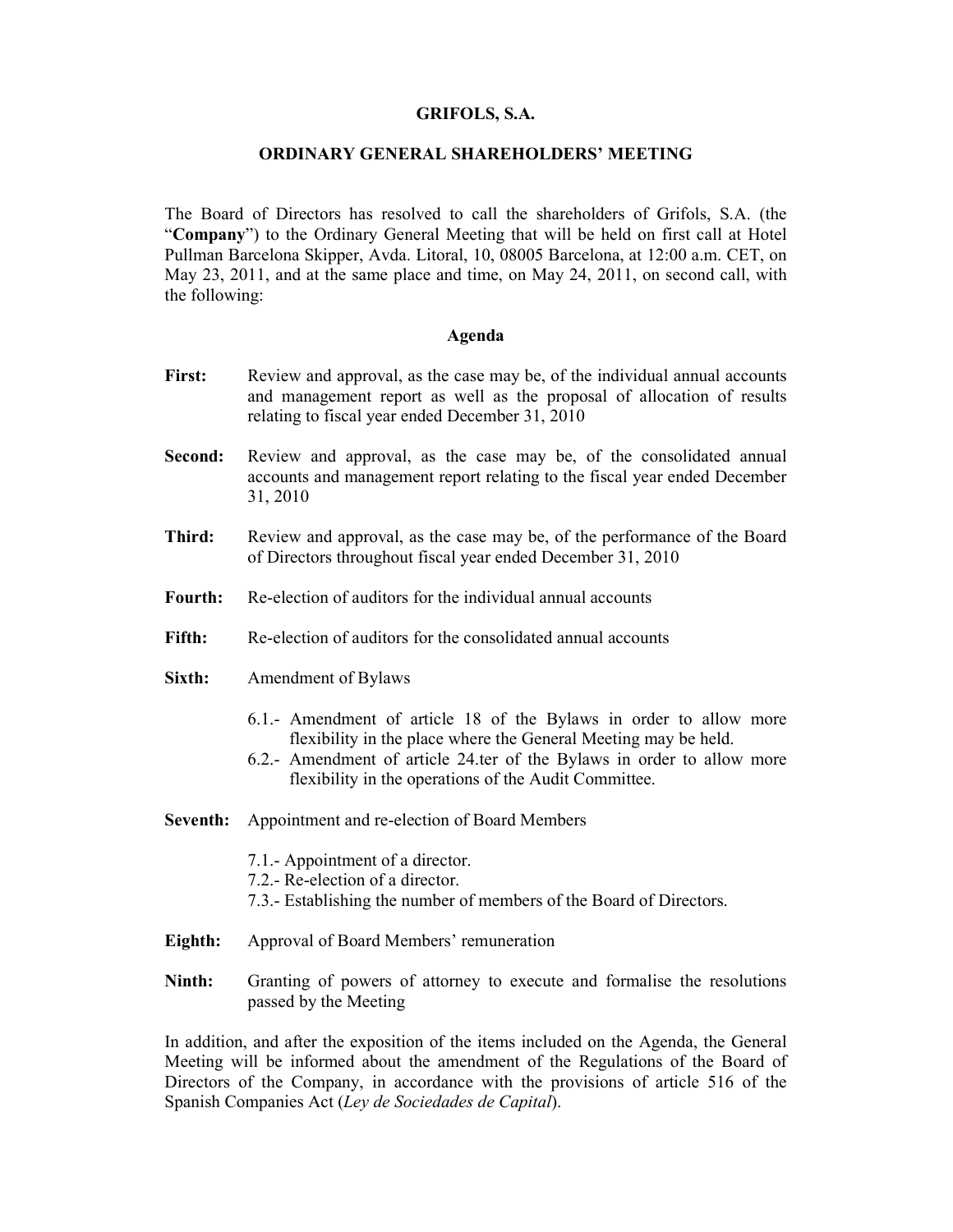## Supplement to the notice of meeting

The shareholders who represent at least 5% of the share capital may request that a supplement to this notice is published, adding one or more points to the Agenda. This right shall be exercised through certified notification which shall be received at the registered offices within five days following the publication of this notice of meeting, with an indication of the identity of the shareholders who exercise this right and the number of shares of their ownership, as well as the points to be included on the Agenda, together with any other appropriate documentation, if applicable.

## Right to information

From the date hereof, the shareholders have the right to examine at the registered offices of the Company (calle Jesús y María, 6, 08022 Barcelona), through the corporate website (www.grifols.com), and to obtain or request the immediate delivery of the following documents free of charge:

- (i) Proposals of the resolutions to be submitted to the General Shareholders' Meeting;
- (ii) The Board of Directors' report relative to the proposals on the amendment of the Articles of Association;
- (iii) The individual and consolidated annual accounts of the Company relating to the fiscal year ended on December 31, 2010, together with the corresponding management reports (with the explanatory report of article 116.bis of the Securities Market Act – in force at the time of the preparation of the annual accounts –) and the auditor's report;
- (iv) The annual corporate governance report relating to the fiscal year ended on December 31, 2010; and
- (v) The summary of the professional and biographical profile of the directors whose re-election or nomination is proposed to the General Meeting.

Additionally, pursuant to the provisions of articles 197, 272 and 527 of the Spanish Companies Act (Ley de Sociedades de Capital) and article 9 of the Regulations of the General Shareholders' Meeting, from the date of publication of the call of the General Shareholders' Meeting and up to the seventh day prior to the date scheduled for the General Meeting, the shareholders may request from the Board of Directors the information and clarifications that they deem necessary, or formulate in writing any questions they deem pertinent regarding the items included on the Agenda. Furthermore, with the same advance notice and form, the shareholders may request any information or clarification or formulate in writing any questions on the public information that has been provided by the Company to the National Securities Market Commission (Comisión Nacional del Mercado de Valores) since the last General Meeting (January 25, 2011).

# Right to attend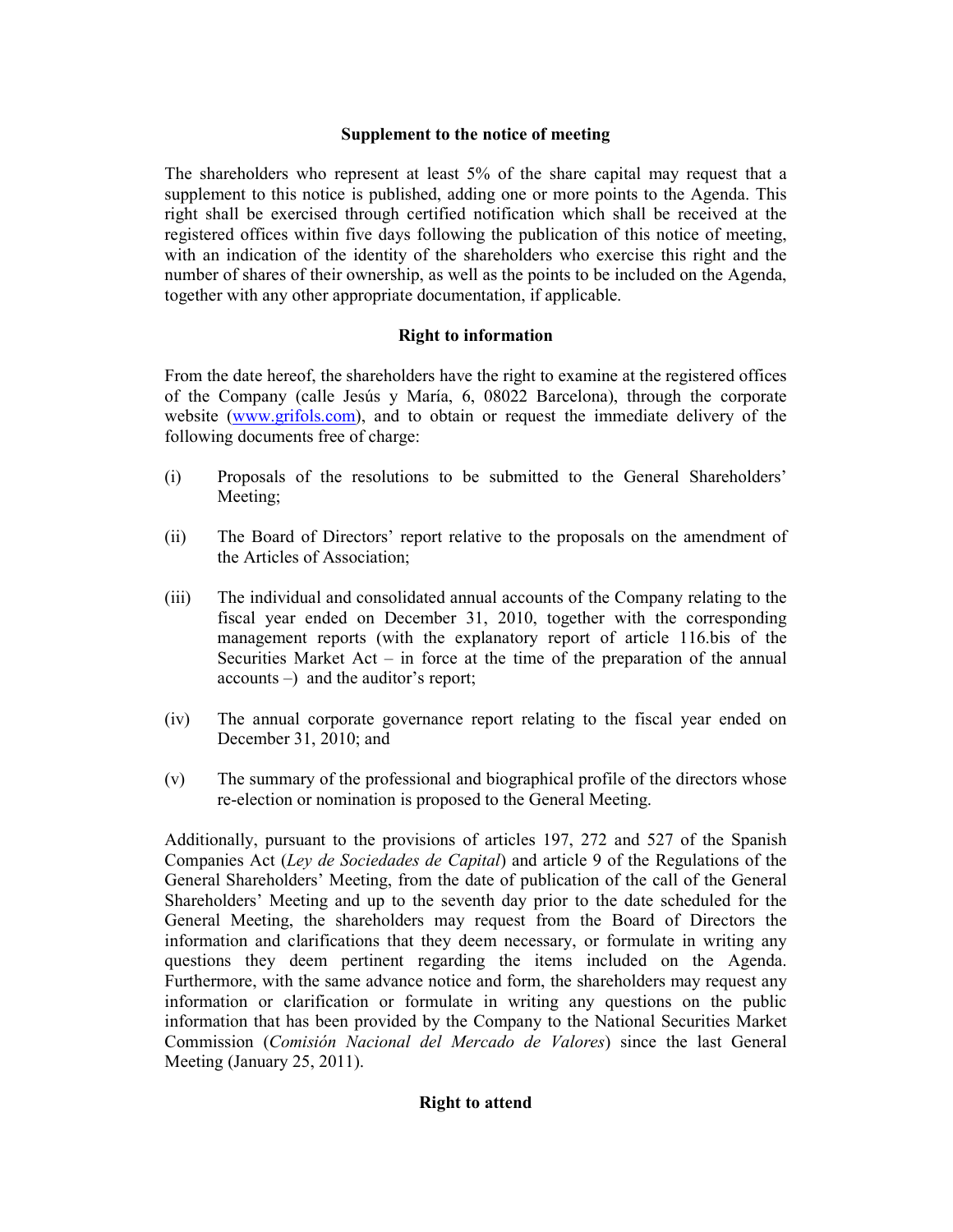All shareholders may attend the General Shareholders' Meeting, provided they have the shares registered in their name in the corresponding registry of books entries five days prior to the day on which the General Shareholders' Meeting is to be held.

To exercise the right of attendance, the shareholders must have the corresponding attendance card issued by the entities responsible for the registry of books entries.

Every shareholder having the right to attend may be represented at the General Shareholders' Meeting by proxy through another person, even though such person is not a shareholder. Except for the cases set forth in article 187 of the Spanish Companies Act (Ley de Sociedades de Capital) representation shall be conferred, specifically for this General Shareholders' Meeting, in writing or via remote electronic means as set forth below.

## Voting and distance delegation

The shareholders may cast their vote regarding the proposals included on the agenda by the following remote means of communication:

- (a) by postal correspondence, or by sending the attendance card, duly signed, indicating the direction of their vote, at the following address: Grifols, S.A. (ref.: General Shareholders' Meeting), calle Jesús y María, 6, 08022, Barcelona, Spain; and
- (b) by electronic communication through the corporate web (www.grifols.com), provided that the electronic document through which the vote is rendered includes a recognized electronic signature, pursuant to the Electronic Signature Act (Ley de Firma Electrónica), or as deemed to be valid by the Board of Directors.

Likewise, the shareholders may confer their representation, specifically for this General Shareholders' Meeting, by the following remote means of communication:

- (a) by postal correspondence, or by sending the proxy section of the attendance card, duly signed, indicating the name and the identification card number of the person they are representing to the following address: Grifols, S.A. (ref.: General Shareholders' Meeting), calle Jesús y María, 6, 08022, Barcelona, Spain; and
- (b) by electronic communication through the corporate web (www.grifols.com), provided that the electronic document through which the vote is rendered includes a recognized electronic signature, pursuant to the Electronic Signature Act (Ley de Firma Electrónica), or as deemed to be valid by the Board of Directors.

The shareholder who confers their representation by remote means is obliged to communicate their conferred representation to the appointed representative. When the representation is conferred on a Director and/or the Secretary and/or the Vice secretary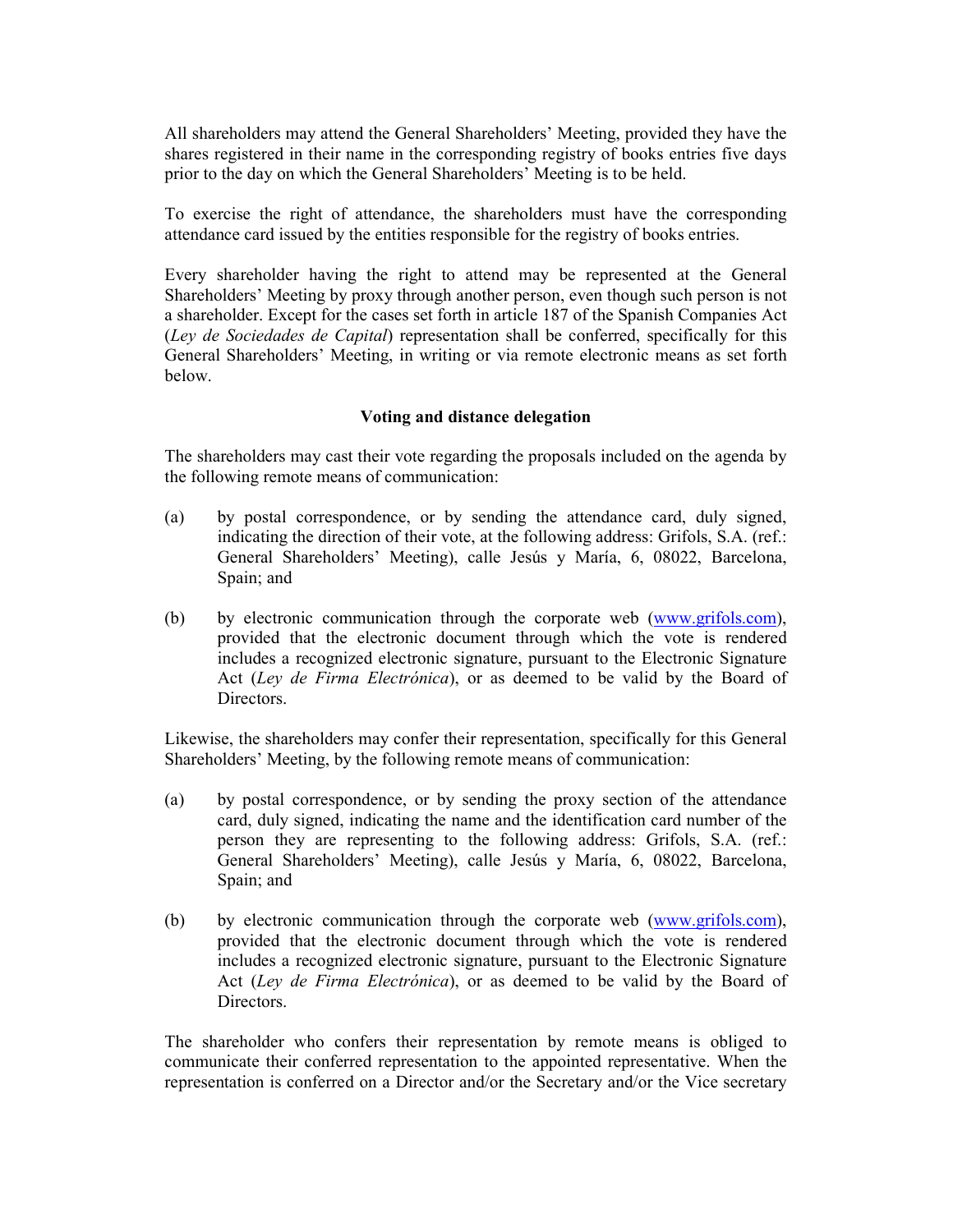of the Company, this communication will be considered sent when the remote delegation is received by the Company.

Remote delegation should be accepted by the delegate, without which they may not be used. For this purpose, all remote delegations made in favour of persons other than Directors and/or the Secretary and/or the Vice secretary of the Company should be printed, signed and submitted, together with an identification document, by the appointed representatives to the personnel in charge of registering the shareholders on the day and place of the Meeting, within the hour immediately prior to the beginning of the Meeting.

Furthermore, the delegation card duly filled in and signed may also be submitted, together with an identification document, by the representative appointed who physically attends the meeting, to the personnel in charge of the shareholders register, on the date and place of the General Meeting, within the hour immediately prior to the beginning of the Meeting.

In order to be valid, votes and distance delegation must be received by the Company at least five (5) days prior to the date set for the General Shareholders' Meeting.

The Company reserves the right to amend, suspend, cancel or restrict the electronic voting and proxy mechanisms for technical or security reasons. The Company further reserves the right to request additional identification from shareholders as and when it may so deem convenient to guarantee the identity of those concerned, the authenticity of the vote or proxy and, in general, the legal certainty of the General Shareholders' Meeting.

The Company will not be responsible for any damages caused to shareholders due to unavailability or failure in the effective functioning of its web site and the services and contents provided through such site resulting from any faults, overload, fallen lines, connection faults or whatsoever other similar incidents beyond the Company's control, which prevent use of the electronic voting and proxy mechanisms.

The electronic mechanisms for voting and delegation will be operative through electronic means as of May 8, 2011, at 00:00:01 a.m. CET and up to May 16, 2011, at 23:59:59 p.m. CET.

### Participation of Public Notary

Pursuant to article 203 of the Spanish Companies Act (Ley de Sociedades de Capital), the Board of Directors has agreed to request the presence of a Notary Public to draw up the minutes of the General Shareholders' Meeting.

### Personal data

The personal data sent by the shareholders to the Company in order to exercise their rights to information, attendance and representation at the General Meeting or have been provided for this purpose by the entities where such shareholders have deposited their shares, shall be dealt with by the Company to manage the development, compliance and control of the existing list of shareholders, as well as the attendance